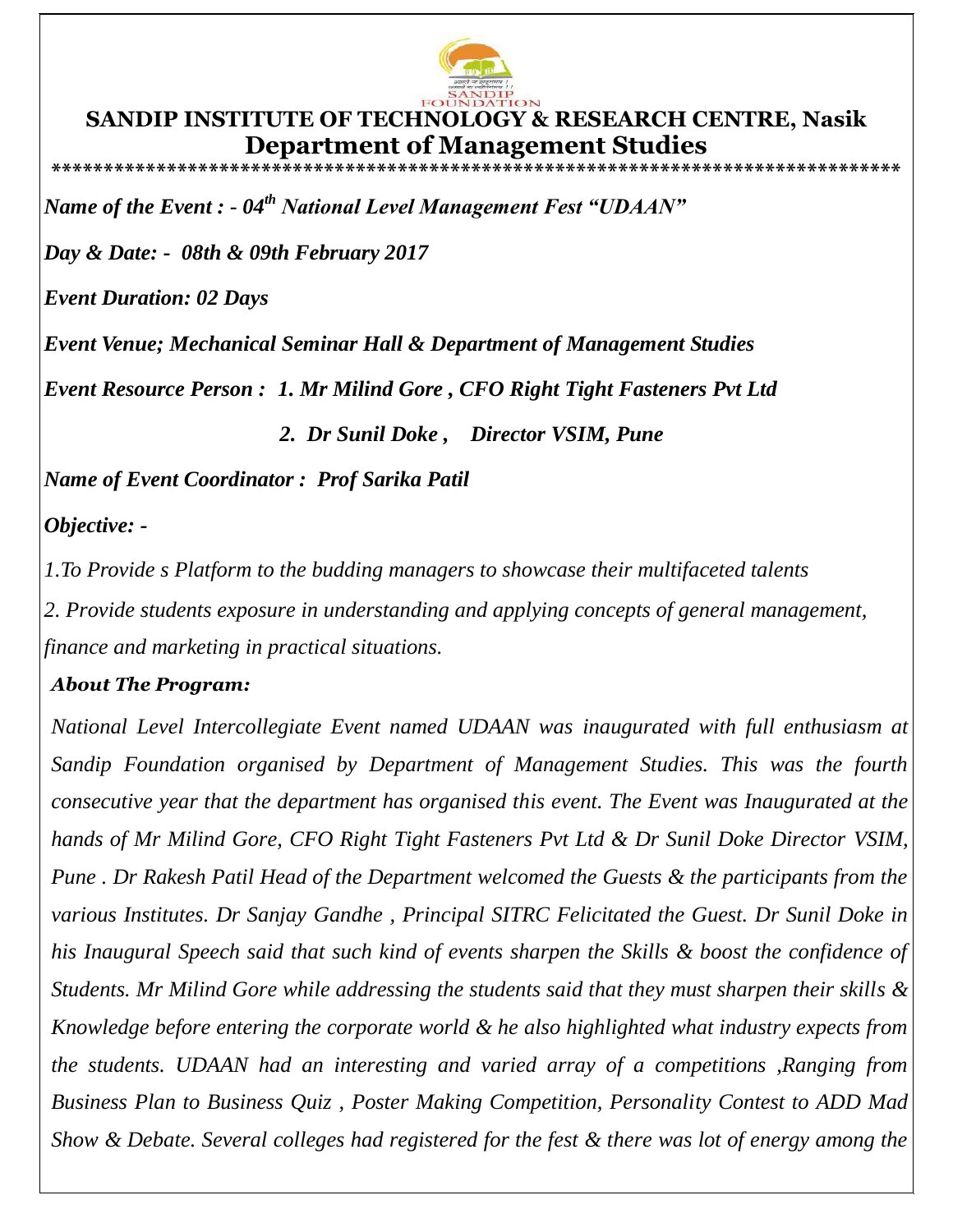*students. The main motive of arranging this event was to provide a platform to the budding managers to showcase their multifaceted talents & provide them exposure in understanding and applying concepts of general management, finance and marketing in practical situations. All of the events were executed by the students who were excited about the planning and execution of the event.* 

*Day I Events & Winners* 

#### *1. CREATHON (Poster Making Competition)*

| PG                                  |  | Winner : Pratiksha Karde & Group                                 | Runner Up: Mahima Singh & Group    |  |
|-------------------------------------|--|------------------------------------------------------------------|------------------------------------|--|
| UG                                  |  | Winner : Hitesh Bhatia & Group                                   | Runner Up : Dhiraj Kadam & Group   |  |
| <b>2.PLUTOCRATS (Business Plan)</b> |  |                                                                  |                                    |  |
| PG                                  |  | Winner : Chaitanya Kshemkalyani & Group                          | Runner Up: Tushar Bhor & Group     |  |
| 3.0UIZOMANIA (Business Quiz)        |  |                                                                  |                                    |  |
| PG                                  |  | Winner: Prathmesh Bendre & Group Runner Up: Sneha Prasad & Group |                                    |  |
| UG                                  |  | Winner: Hitesh Bhatia & Group                                    | Runner Up: Prateek Bharati & Group |  |

*Day 2: Events & Winners* 

### *1.MADDICTION*

 *Winner : Niharikha Singh & Group Runner Up: Rushikesh Jadhav & Group* 

### *2.MIND CLASH (DEBATE)*

- *PG Winner : Akshay Patil & Rohit Kshatriya Runner Up: Sagar Patil & Tanmay Kulkarni*
- *UG Winner : Sameer Sangle & Nikhil Siaddane Runner Up : Siddesh Borse & Ashsish Jaysingh*

### *3.SHOWSTOPPER (Mr & Miss UDAAN)*

*Mr UDAAN : Tanmay Kulkarni Miss UDAAN : Niharikha Singh* 

*Outcome:*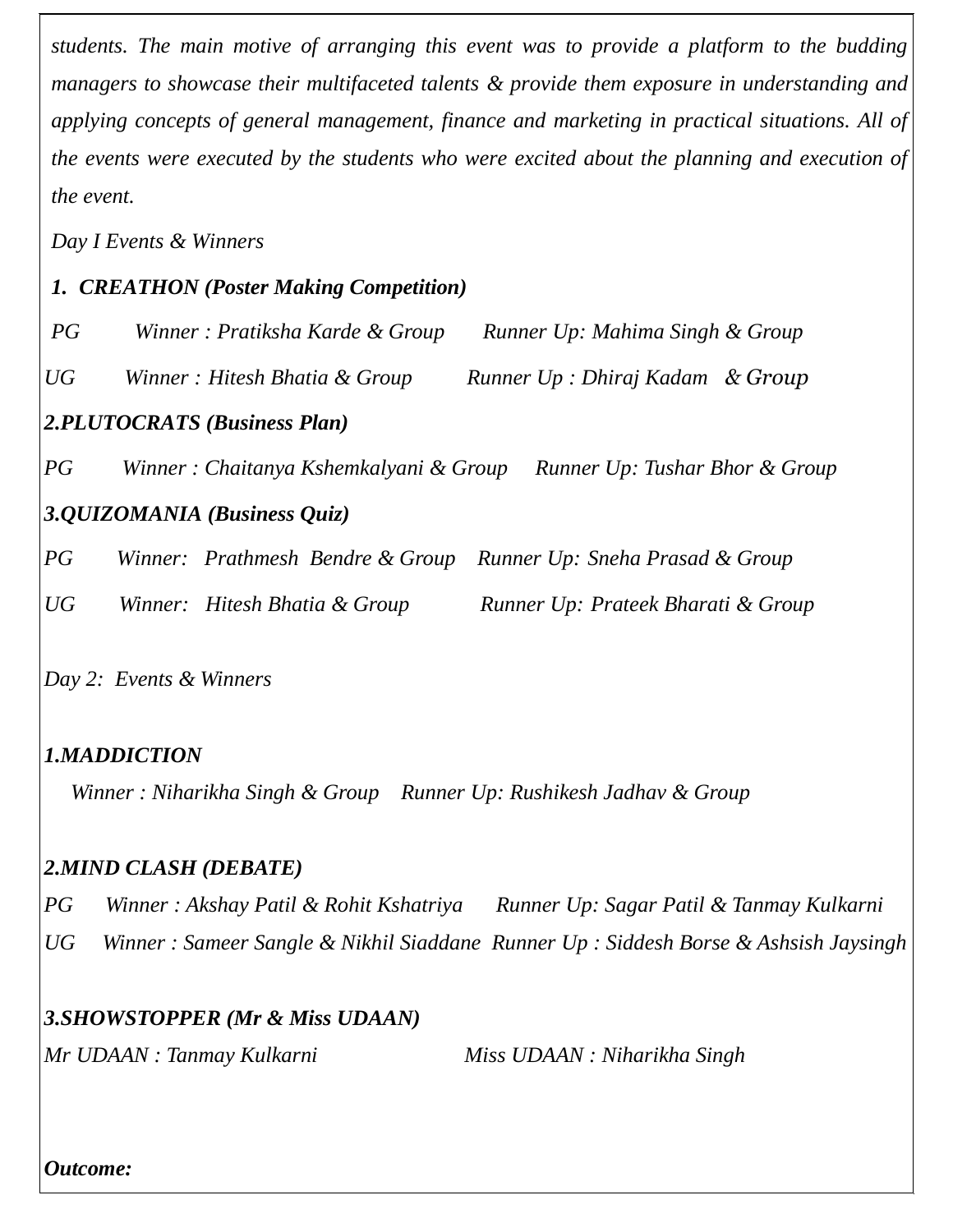- *1. Students were able to showcase their Talents & Skills.*
- *2. Students also learned & Applied the various management Concepts such as Planning Organizing, Decision Making etc.*

# *Photograph:*

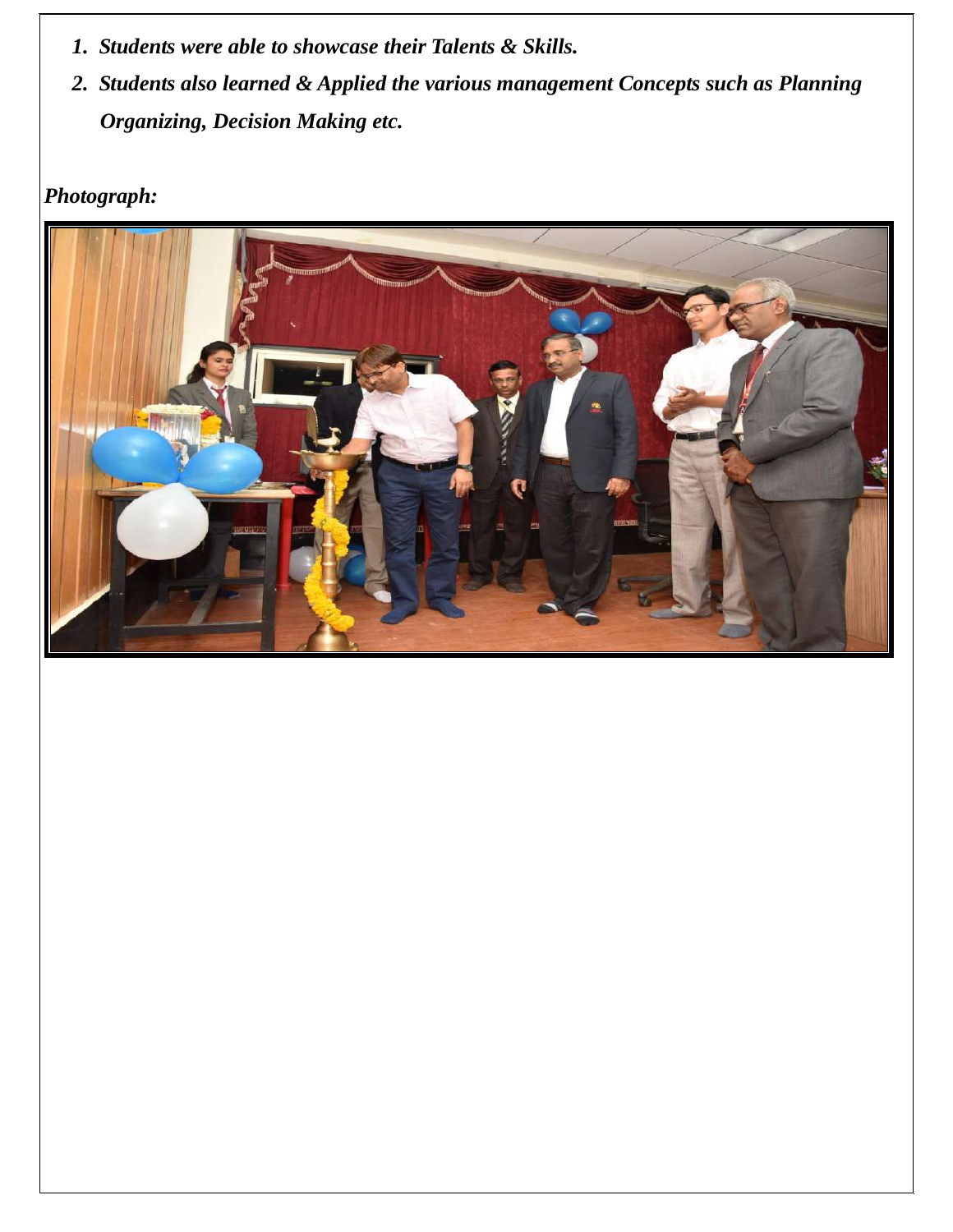

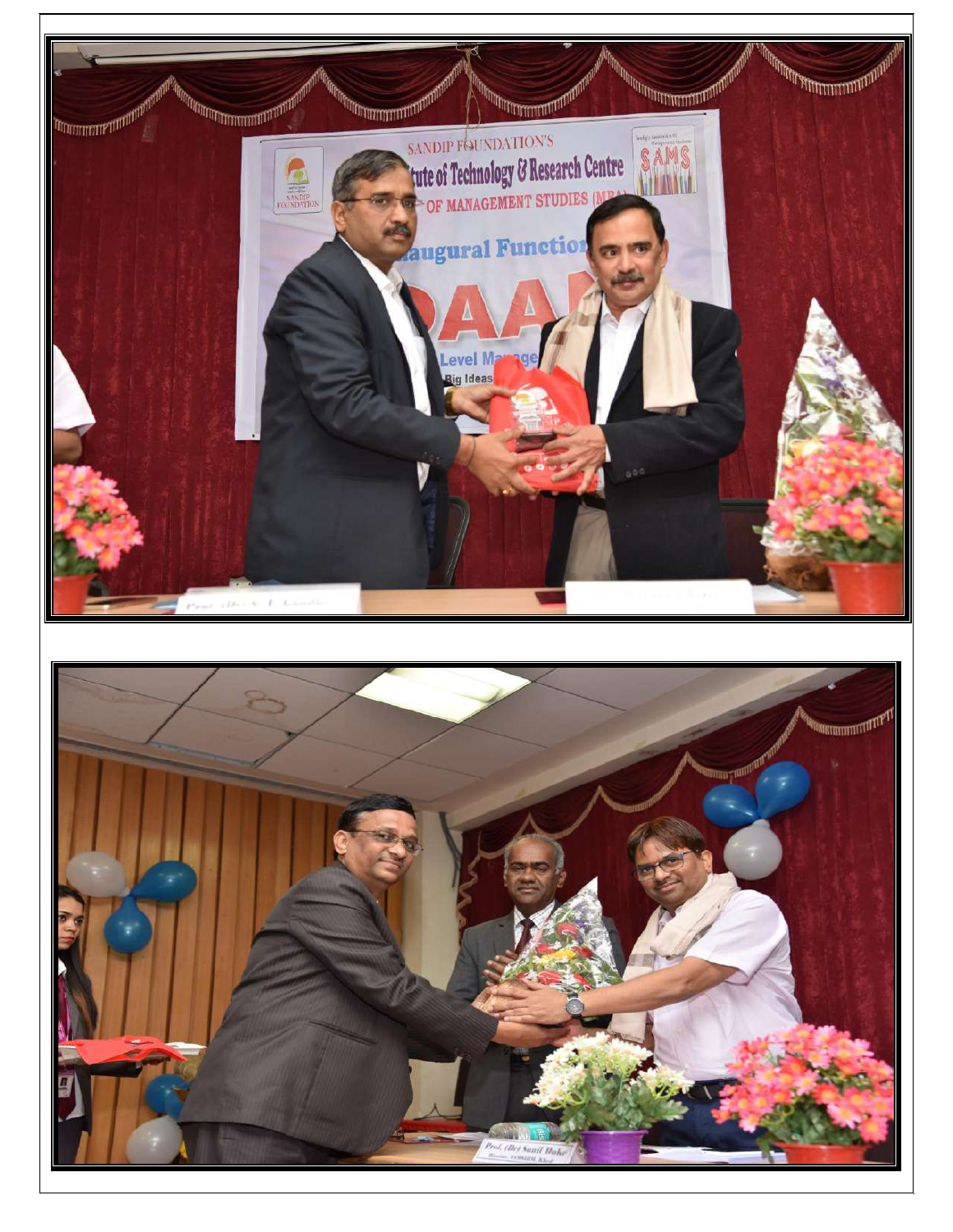

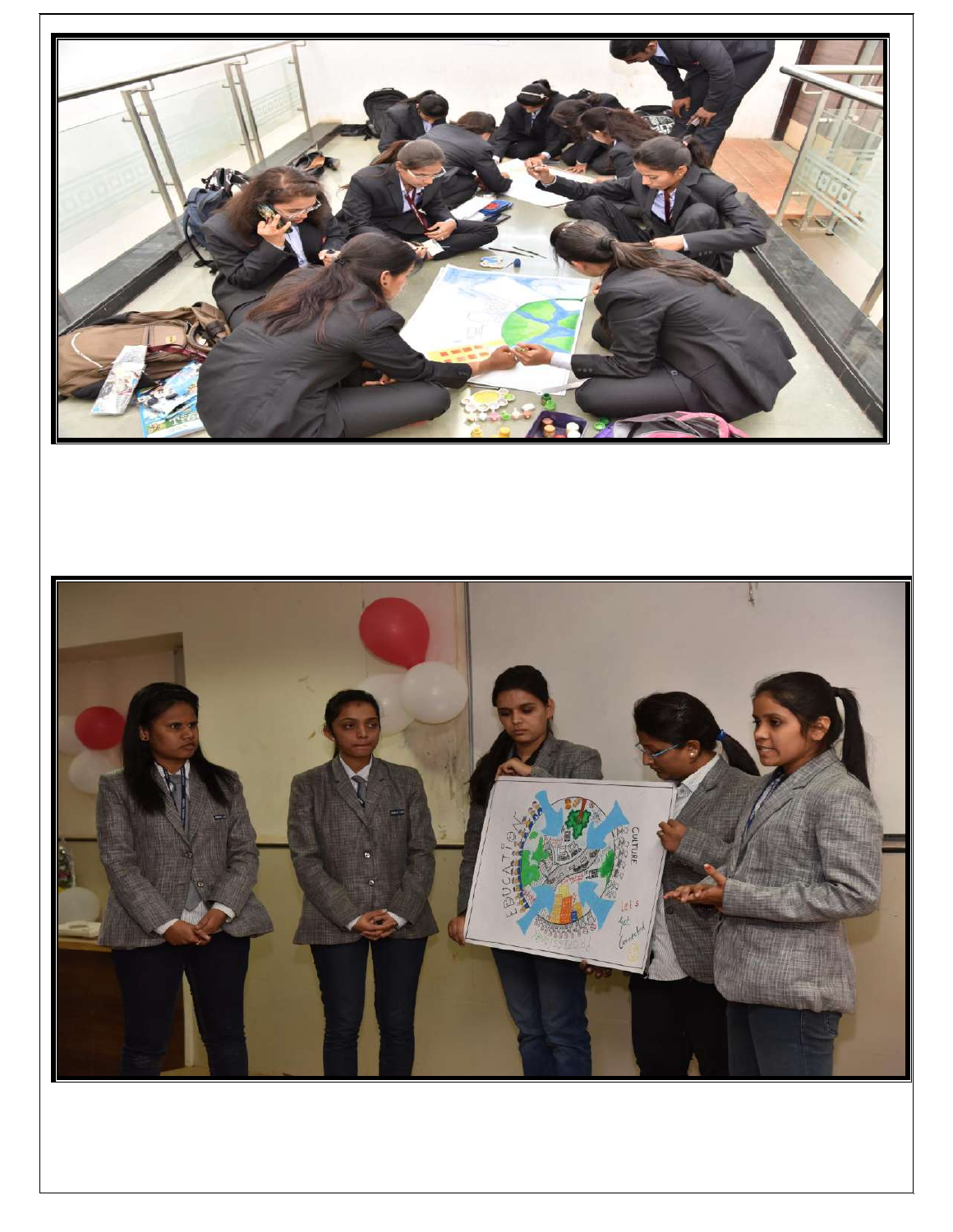

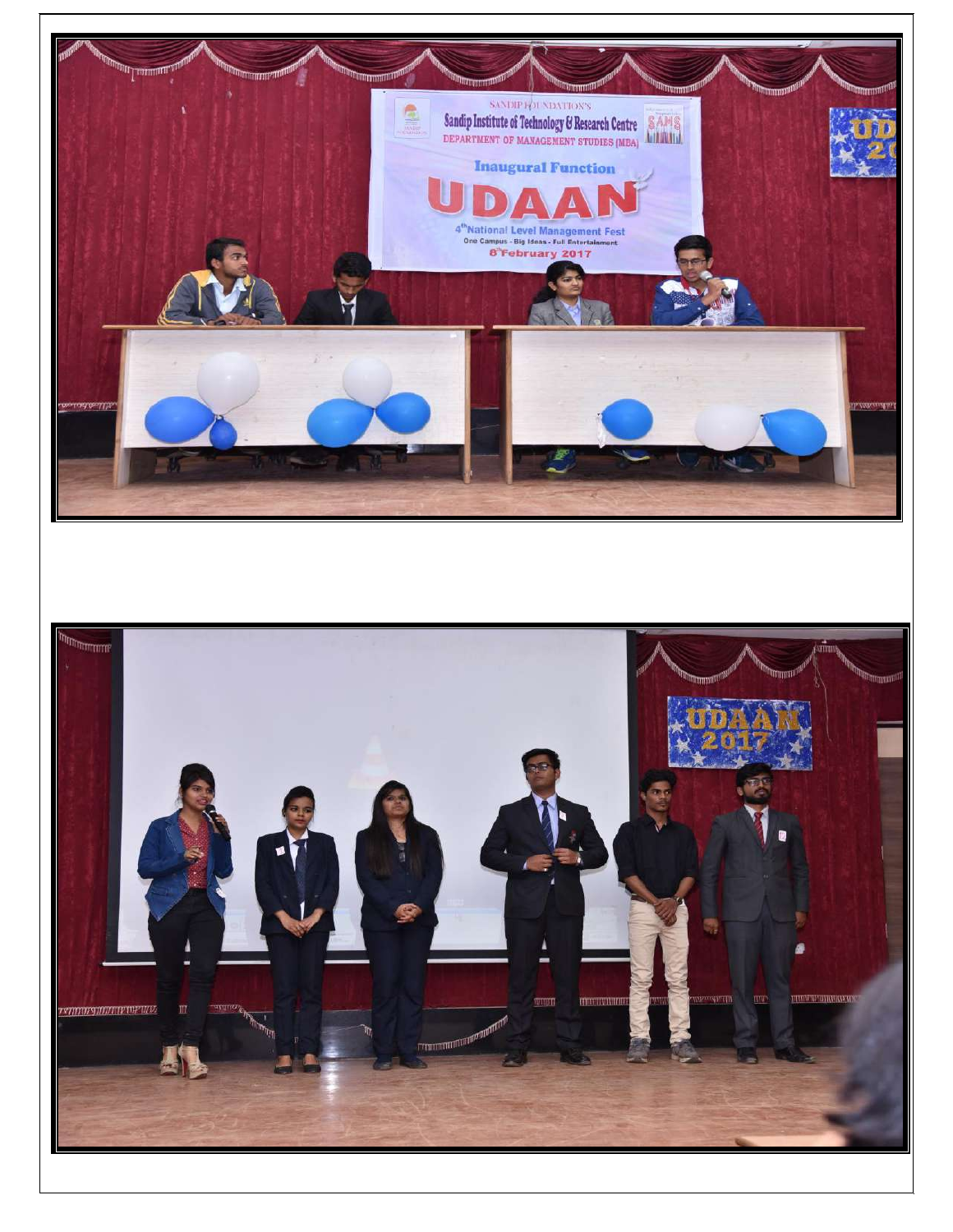